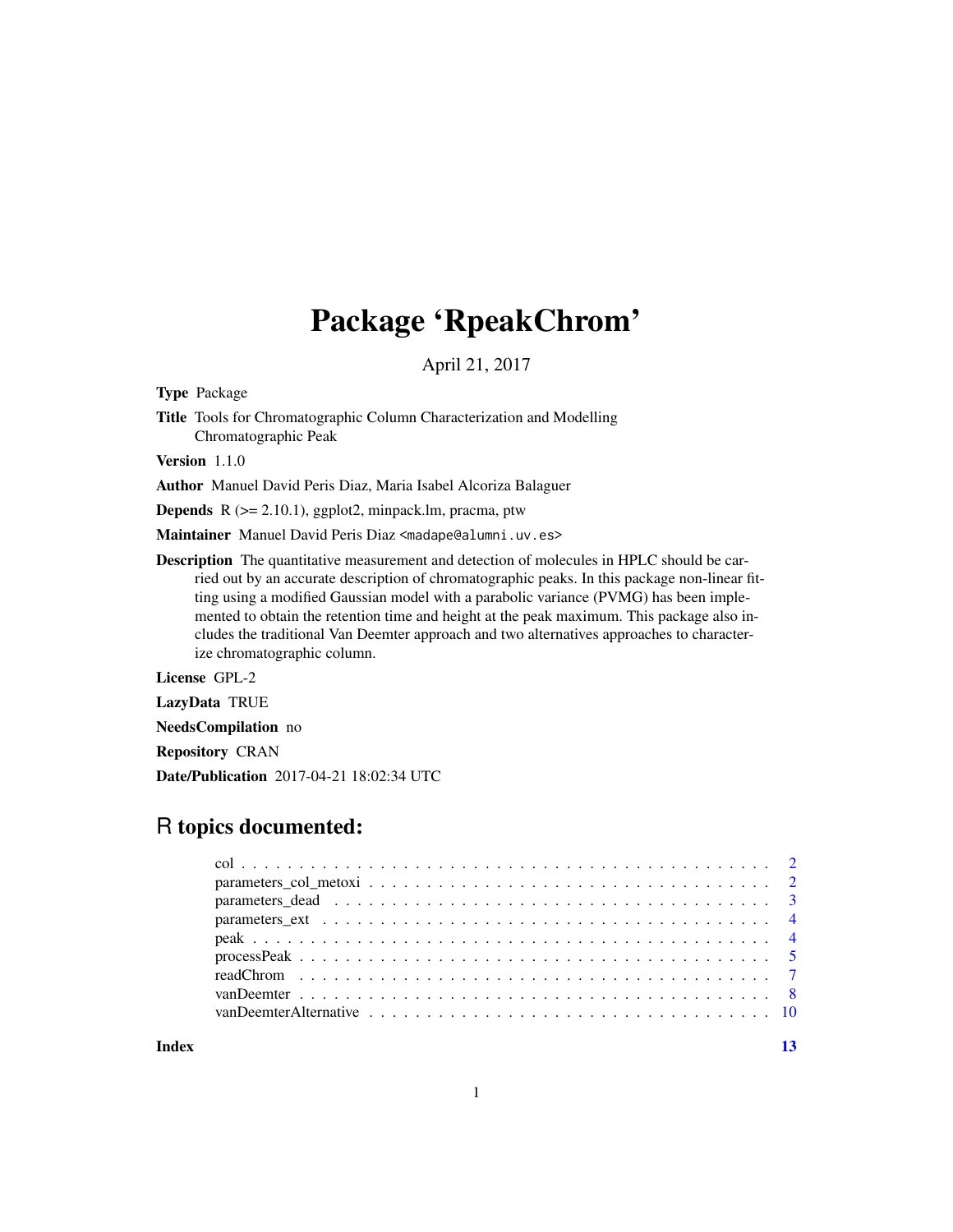#### <span id="page-1-0"></span>Description

Data frame containing the parameters calculated with processPeak function for columnar measurements of several compounds.

#### Usage

data("col")

#### Format

A data frame with 50 observations on the following 9 variables.

compound a factor with levels sulfi cloro dimeti Mera

flow a numeric vector

tr a numeric vector

Hmax a numeric vector

A60 a numeric vector

B60 a numeric vector

A10 a numeric vector

B10 a numeric vector

area a numeric vector

parameters\_col\_metoxi *Parameters data frame for sulphadimetoxine columnar measurements.*

#### Description

Data frame containing the parameters calculated with processPeak function for columnar measurements of sulphadimetoxine.

#### Usage

data("parameters\_col\_metoxi")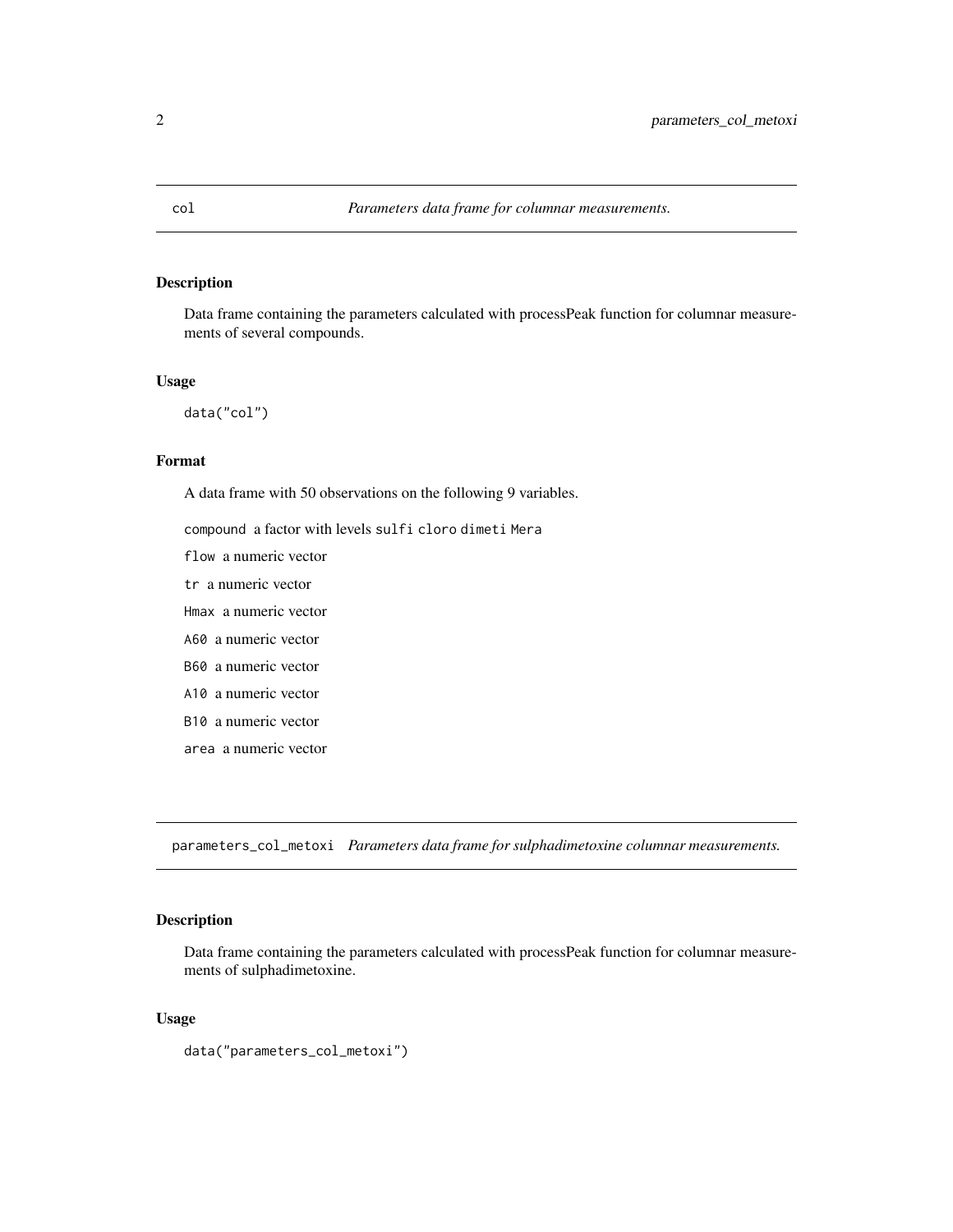#### <span id="page-2-0"></span>Format

A data frame with 12 observations on the following 9 variables.

compound a factor with levels metoxi

flow a numeric vector

tr a numeric vector

Hmax a numeric vector

A60 a numeric vector

B60 a numeric vector

A10 a numeric vector

B10 a numeric vector

area a numeric vector

parameters\_dead *Parameters data frame for dead marker measurements.*

#### Description

Data frame containing the parameters calculated with processPeak function for dead marker measurements.

#### Usage

data("parameters\_dead")

#### Format

A data frame with 13 observations on the following 9 variables.

compound a factor with levels Kbr

flow a numeric vector

tr a numeric vector

Hmax a numeric vector

A60 a numeric vector

B60 a numeric vector

A10 a numeric vector

B10 a numeric vector

area a numeric vector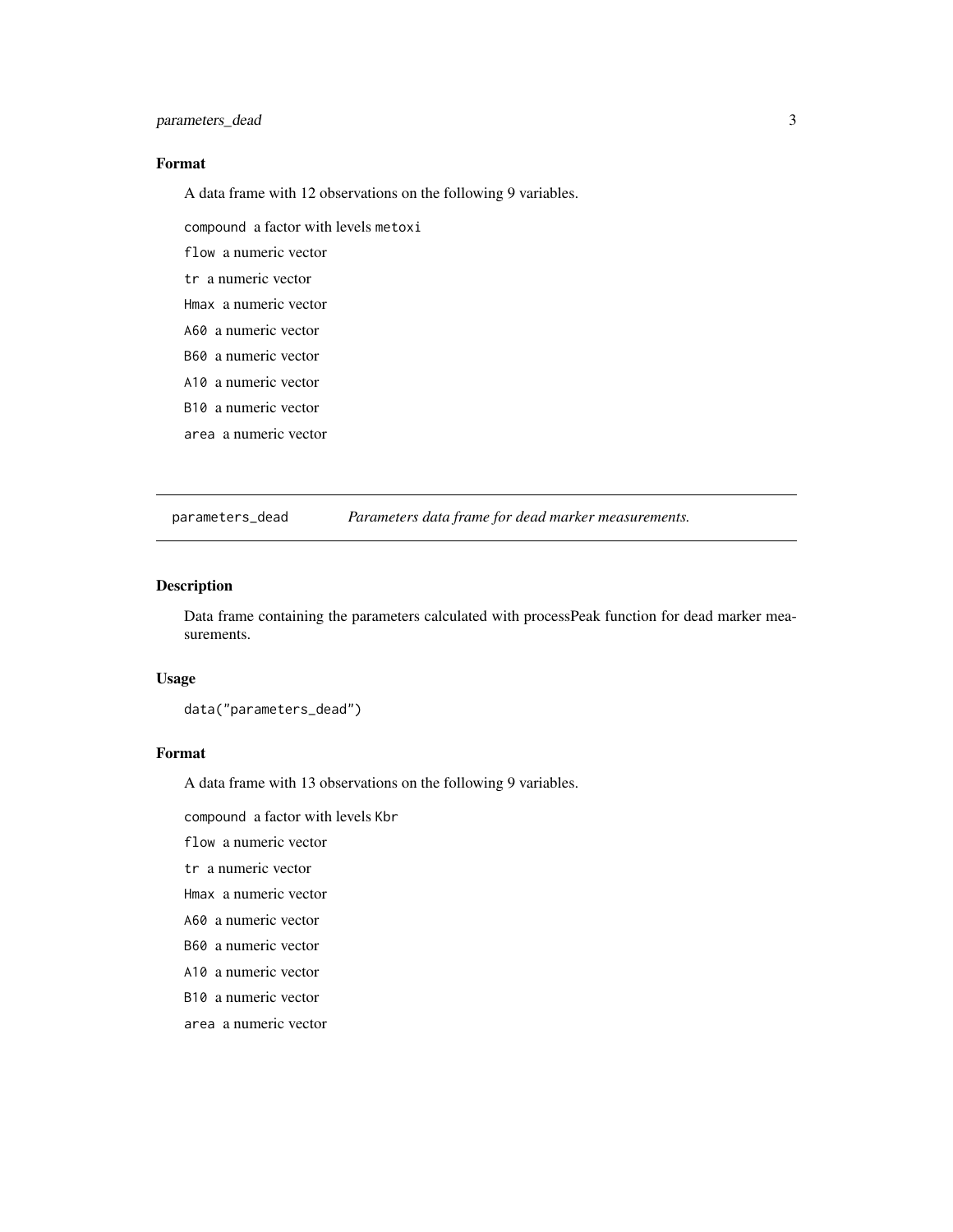<span id="page-3-0"></span>

#### Description

Data frame containing the parameters calculated with processPeak function for extracolumnar measurements of kbr.

#### Usage

```
data("parameters_ext")
```
#### Format

A data frame with 13 observations on the following 9 variables.

compound a factor with levels Kbre

flow a numeric vector tr a numeric vector Hmax a numeric vector A60 a numeric vector B60 a numeric vector A10 a numeric vector B10 a numeric vector area a numeric vector

peak *Peak read using readChrom function.*

#### Description

Data frame with 2 columns (x, y) corresponding to a chromatographic peak that has been read and extracted using readChrom function.

#### Usage

data("peak")

#### Format

A data frame with 12000 observations on the following 2 variables.

- V1 a numeric vector
- V2 a numeric vector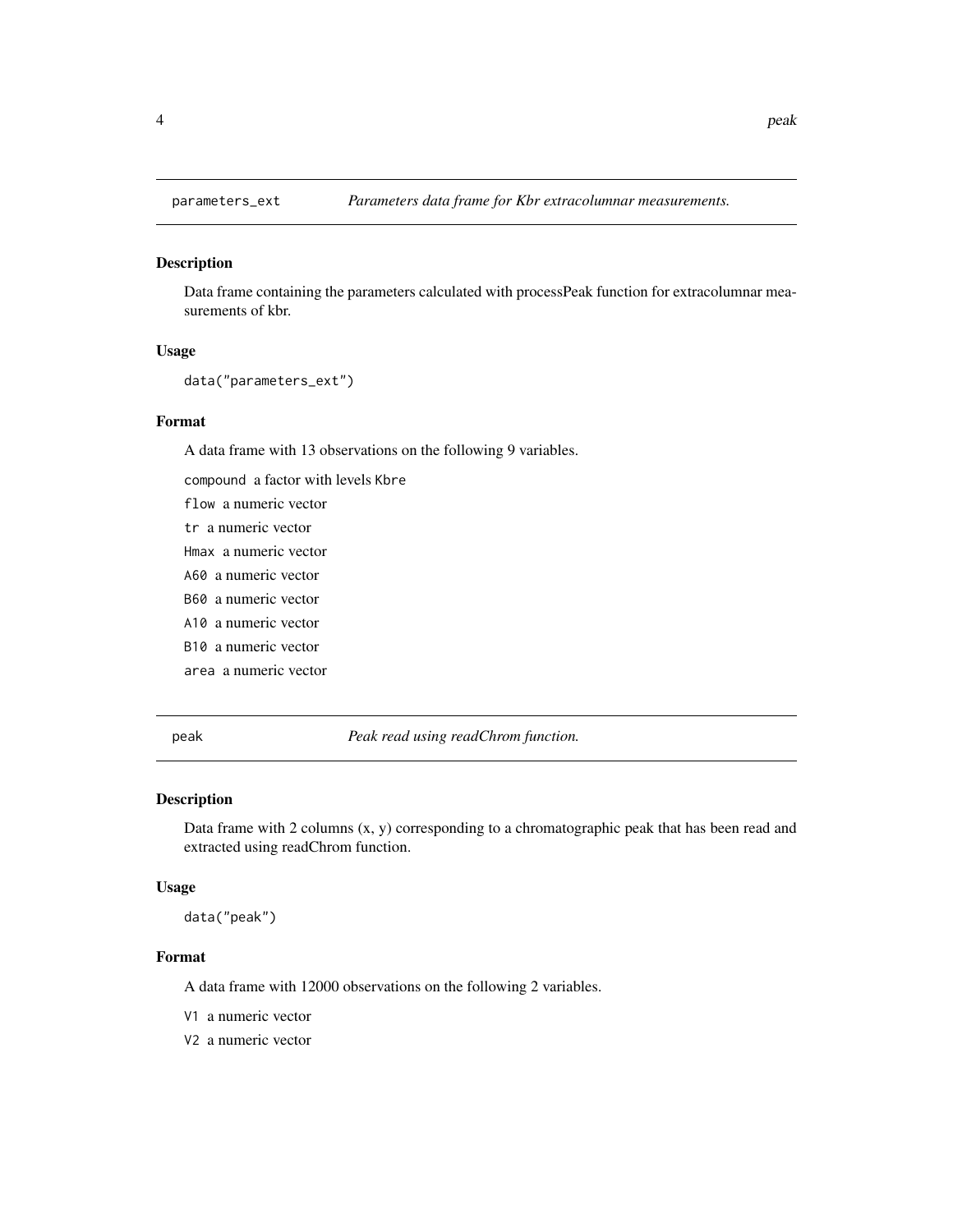<span id="page-4-1"></span><span id="page-4-0"></span>

#### Description

Function processPeak uses peak data to calculate the main parameters of the peak: retention time, maximum high, A60, B60, A10, B10 and area.

#### Usage

```
processPeak(peak, baseline=FALSE, method, flow=FALSE, compound=FALSE,
area=FALSE)
```
#### Arguments

| peak     | data frame. The input is a peak selected by the readChrom function.                                                                                                                                                                                                                                                                                                                                                                                                                                                                                                  |
|----------|----------------------------------------------------------------------------------------------------------------------------------------------------------------------------------------------------------------------------------------------------------------------------------------------------------------------------------------------------------------------------------------------------------------------------------------------------------------------------------------------------------------------------------------------------------------------|
| baseline | if TRUE, the function estimates a baseline using asymmetric least squares and<br>subtracts it from the data. By default, FALSE.                                                                                                                                                                                                                                                                                                                                                                                                                                      |
| flow     | numeric. This value will be written in the output data frame.                                                                                                                                                                                                                                                                                                                                                                                                                                                                                                        |
| method   | string indicating the method used to process the peak. "pvmg": the upper part<br>of the peak is filtered and fitted by the PVMG model by non-linear fitting ob-<br>taining the time and height at the peak maximum. Then cubic splines is applied<br>obtaining the half-widths measured at 60.65% and 10% peak height. "splines":<br>interpolation by cubic splines to obtain both half-widths left and right either at<br>60.65% and 10% peak height from the signal of the peak. "direct": Interpolation<br>of the signal of the peak to estimate the half-widths. |
| compound | string. The name of the compound will be written in the output data frame.                                                                                                                                                                                                                                                                                                                                                                                                                                                                                           |
| area     | if TRUE, the peak area is estimated using by trapezoidal numerical integration<br>(pracma package). By default, FALSE.                                                                                                                                                                                                                                                                                                                                                                                                                                               |

#### Details

The PVMG model peak (Parabolic Variance Modified Gaussian) is a simplification of the PLMG model (Parabolic Lorentzian Modified Gaussian) removing the Lorentzian function in the PLMG model and using a Gaussian model with a variance showing only a parabolic change with time. This simplified model gives good performance in relatively narrow ranges along the peak elution. It fits accurately the upper region of the peak. The estimation of the time and height at the peak maximum is carried out by non-linear fittings of the chromatographic data to the PVMG equation.

The difference between "pvmg" and "splines" is that the height and time at the peak maximum are calculated either by the PVGM model or by interpolation using the natural signal without being modelled. Then interpolation by cubic splines is applied for obtaining the half-widths at 60.65% and 10% of peak height. The method "direct" obtain the half-widths directly from the natural signal by interpolation.

If an error "singular gradient matrix at initial parameter estimates" occurs, the retention times used to subset the peak by the readChrom function need to be fitted again. See examples.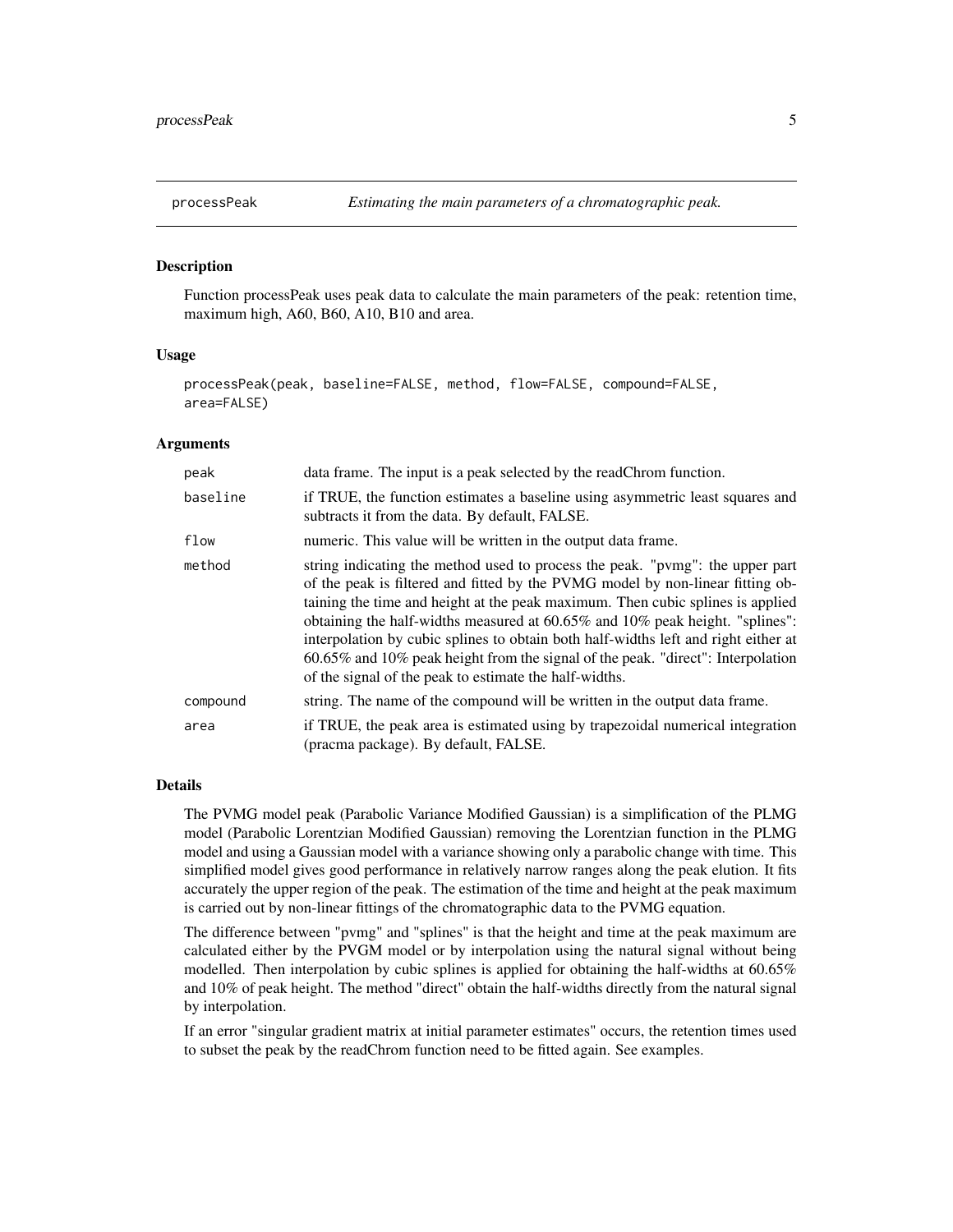#### <span id="page-5-0"></span>Value

This function returns a data frame with the following items: compound (if supplied), flow(if supplied), retention time (tr), maximum high (Hmax), A60, B60, A10, B10, area, RSE (square root of the estimated variance of the random error, MeanError (prediction error) and correlation (R).

#### **Note**

To get compounds and flows in the output data frame, they need to be witten by the user when using this function.

#### Author(s)

Manuel David Peris, Maria Isabel Alcoriza Balaguer

#### References

J. Baeza-Baeza, J. Torres-Lapasio, and M. Garcia-Alvarez-Coque. Approaches to estimate the time and height at the peak maximum in liquid chromatography based on a modified gaussian model. J.Chromatography A, 1218(10):1385-1392, 2011.

R. Caballero, M. Garcia-Alvarez-Coque, and J. Baeza-Baeza. Parabolic-lorentzian modified gaussian model for describing and deconvolving chromatographic peaks. J. Chromatography A, 954:59- 76, 2002.

J. Foley and J. Dorsey. Equations for calculation of chromatographic figures of merit for ideal and skewed peaks. Analytical Chemistry, 55:730-737, 1983.

E. Grushka, M. Meyers, and J. Giddings. Moment analysis for the discernment of overlapping chromatographic peaks. Analytical Chemistry, 42:21-26, 1970.

L. He, S. Wang, and X. Geng. Coating and fusing cell membranes onto a silica surface and their chromatographic characteristics. Chromatographia, 54:71-76, 2001.

T. Pap and Z. Papai. Application of a new mathematical function for describing chromatographic peaks. J. Chromatography A, 930:53-60, 2001.

J. van Deemter, F. Zuiderweg, and A. Klinkenberg. Longitudinal diffusion and resistance to mass transfer as causes of nonideality in chromatography. Chemical Engineering Science, 5(6):271-289, 1956.

V.B. Di Marco and G.G. Bombi. Mathematical functions for the representation of chromatographic peaks. Journal of Chromatography A, 931:1-30, 2001.

#### See Also

[readChrom](#page-6-1), [vanDeemterAlternative](#page-9-1), [vanDeemter](#page-7-1)

#### **Examples**

```
## Reading the file to get the peak
# peak <- readChrom("file.csv", do.plot = T,
# t1=28, t2=29.5)
# parameters <- processPeak(peak, baseline=FALSE, flow=0.1,
# method="pvmg", compound="alanine", area=TRUE)
```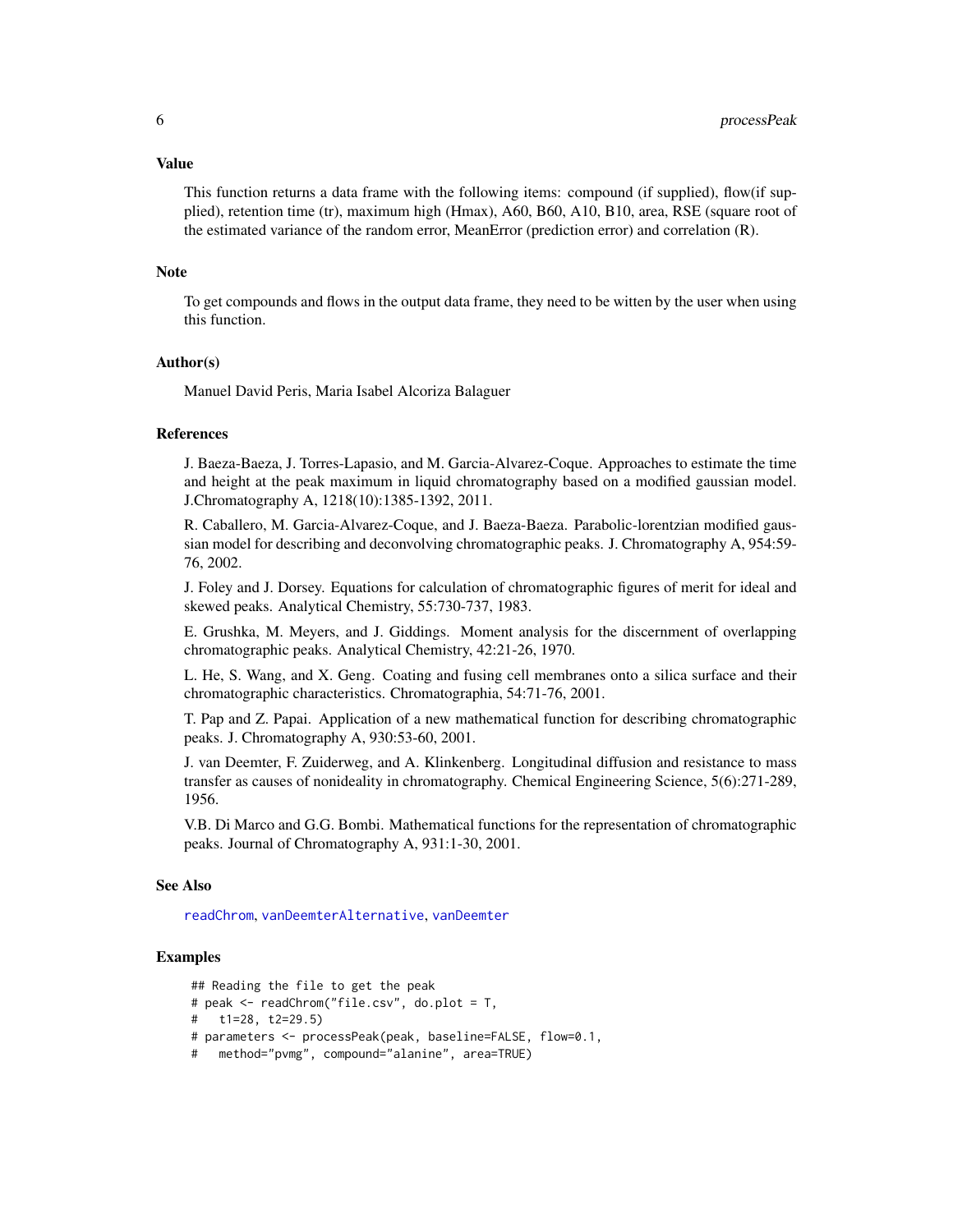```
## If when using processPeak it gives an error "singular gradient matrix
## at initial parameter estimates", the peak needs to be read again to fit
## retention times. For example:
# peak <- readChrom("file.csv", do.plot = T,
# t1=28.5, t2=31)
 parameters <- processPeak(peak, baseline = FALSE, flow = 0.1, method = "pvmg",
   compound = "alanine", area = TRUE)
```
<span id="page-6-1"></span>readChrom *Reading chromatographic peak from existing csv or txt files.*

#### Description

Function readChrom allows to read a chromatogram from a csv or txt file with two columns  $(x, y)$ and subset the peak of interest if the user gives the limiting retention times. Also, this function can draw the peak to check if the given retention times are correct.

#### Usage

```
readChrom(filepath, do.plot=TRUE, t1=0, t2=0)
```
#### Arguments

| filepath       | string indicating the path to the file. The first column represent the retention<br>times and the second one the intensities. |
|----------------|-------------------------------------------------------------------------------------------------------------------------------|
| do.plot        | if TRUE, the function prints the chromatogram in the interval selected by t1 and<br>t2. By default, it is TRUE.               |
| t <sub>1</sub> | numeric. Filter for measurements with retention time $\geq 1$ .                                                               |
| t2             | numeric. Filter for measurements with retention time $\leq 12$ .                                                              |

#### Details

Setting t1 and t2 allows you to filter your peak in the chromatogram. To insurance the correct selection of the peak, the argument "do.plot" should be used.

#### Value

The return value is a data frame containing two columns, the retention time and intensity.

#### Author(s)

Manuel David Peris, Maria Isabel Alcoriza Balaguer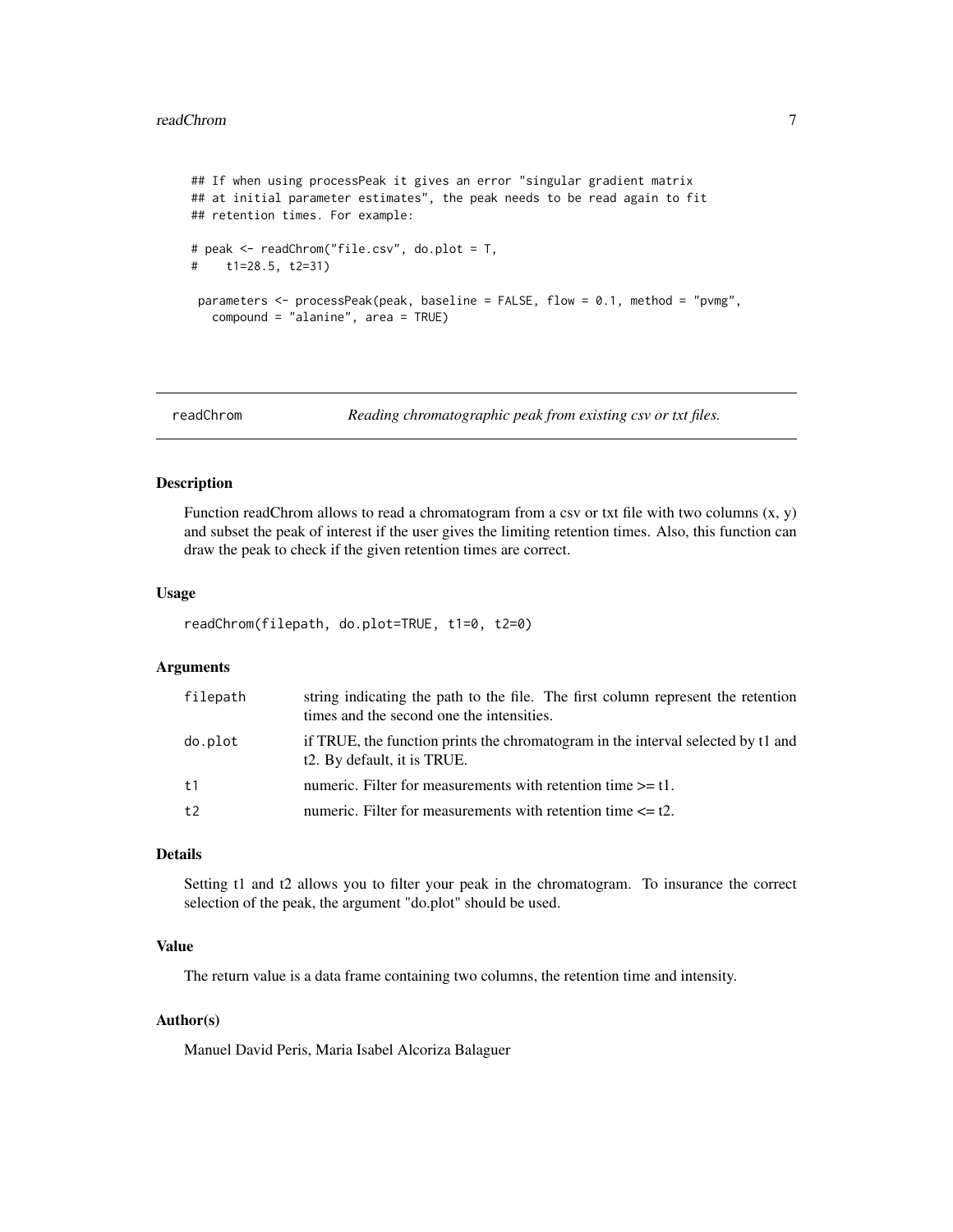#### <span id="page-7-0"></span>References

J. Baeza-Baeza, J. Torres-Lapasio, and M. Garcia-Alvarez-Coque. Approaches to estimate the time and height at the peak maximum in liquid chromatography based on a modified gaussian model. J.Chromatography A, 1218(10):1385-1392, 2011.

R. Caballero, M. Garcia-Alvarez-Coque, and J. Baeza-Baeza. Parabolic-lorentzian modified gaussian model for describing and deconvolving chromatographic peaks. J. Chromatography A, 954:59- 76, 2002.

J. Foley and J. Dorsey. Equations for calculation of chromatographic figures of merit for ideal and skewed peaks. Analytical Chemistry, 55:730-737, 1983.

E. Grushka, M. Meyers, and J. Giddings. Moment analysis for the discernment of overlapping chromatographic peaks. Analytical Chemistry, 42:21-26, 1970.

L. He, S. Wang, and X. Geng. Coating and fusing cell membranes onto a silica surface and their chromatographic characteristics. Chromatographia, 54:71-76, 2001.

T. Pap and Z. Papai. Application of a new mathematical function for describing chromatographic peaks. J. Chromatography A, 930:53-60, 2001.

J. van Deemter, F. Zuiderweg, and A. Klinkenberg. Longitudinal diffusion and resistance to mass transfer as causes of nonideality in chromatography. Chemical Engineering Science, 5(6):271-289, 1956.

V.B. Di Marco and G.G. Bombi. Mathematical functions for the representation of chromatographic peaks. Journal of Chromatography A, 931:1-30, 2001.

#### See Also

[processPeak](#page-4-1), [vanDeemterAlternative](#page-9-1), [vanDeemter](#page-7-1)

#### Examples

# Substitute the file path argument for a csv or txt file

```
# To see the whole chromatogram
# peak <- readChrom("example_file.csv", do.plot = TRUE)
```

```
# To subset the peak make use of t1 and t2 arguments, for example:
# peak <- readChrom("example_file.csv", do.plot = TRUE, t1 = 2, t2 = 2.5)
```
<span id="page-7-1"></span>

| vanDeemter |            | Characterization of chromatographic columns using vanDeemter |  |  |
|------------|------------|--------------------------------------------------------------|--|--|
|            | equations. |                                                              |  |  |

#### **Description**

Characterization of chromatographic columns using Van Deemter equations.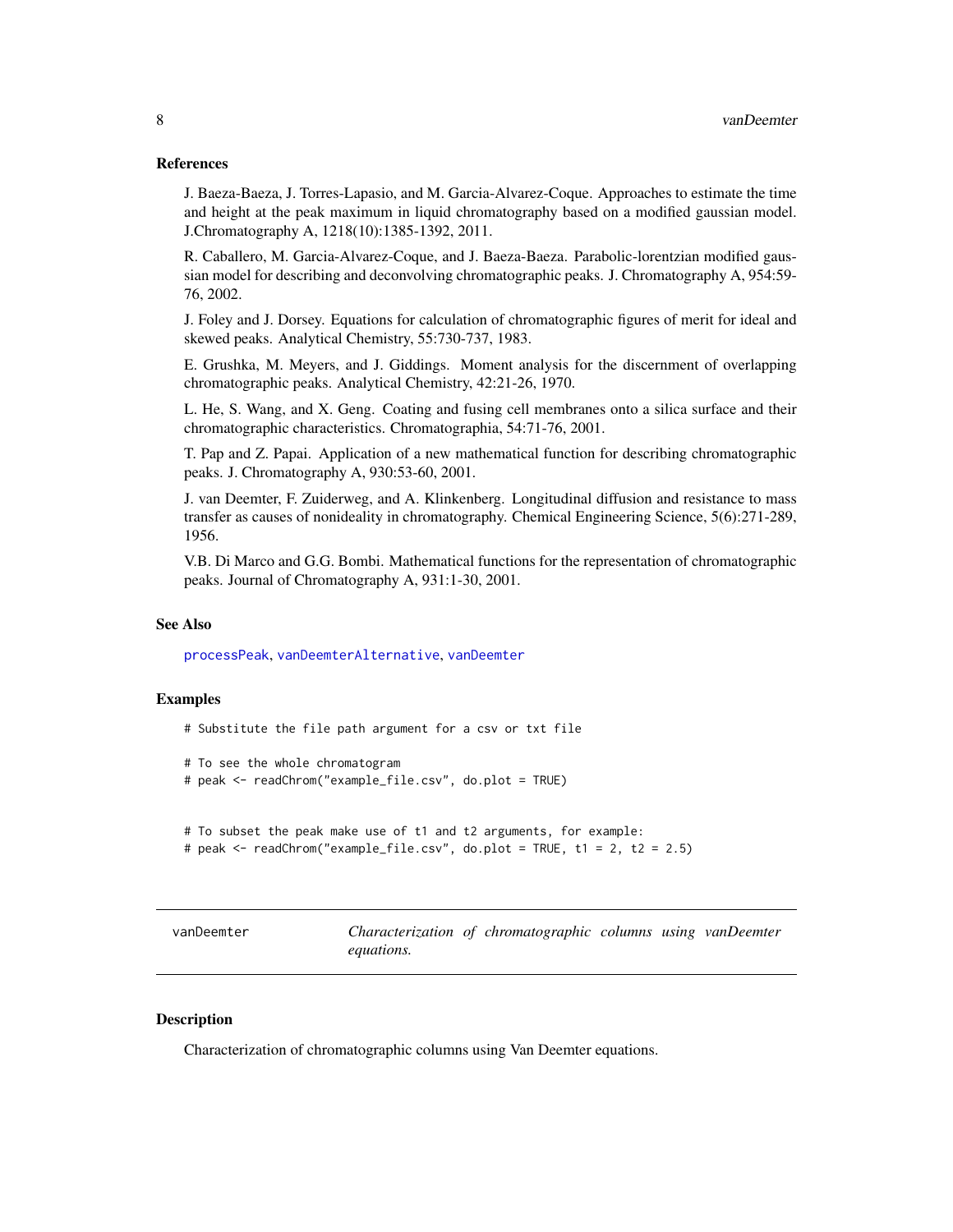#### vanDeemter 9

#### Usage

```
vanDeemter(col, ext, dead, length, A, B, C, Foley=FALSE, GG=FALSE,
    do.plot=TRUE)
```
#### Arguments

| col          | data frame of the columnar measurements obtained using process Peak function.                                            |
|--------------|--------------------------------------------------------------------------------------------------------------------------|
| ext          | data frame of the extracolumnar measurements obtained using process Peak func-<br>tion.                                  |
| dead         | data frame of the dead marker measurements obtained using processPeak func-<br>tion.                                     |
| length       | numeric value indicating the column length in mm.                                                                        |
| $\mathsf{A}$ | numeric value indicating the initial value of the parameter A from the van Deemter<br>equation.                          |
| B            | numeric value indicating the initial value of the parameter B from the van Deemter<br>equation.                          |
| C            | numeric value indicating the initial value of the parameter C from the Van<br>Deemter equation.                          |
| Foley        | if TRUE, Foley and Dorsey approach is used to estimate the variance from the<br>half-widths measured at 10% peak height. |
| GG           | if TRUE the variance and retention time are calculated by using the Grushka and<br>Giddings approach.                    |
| do.plot      | logical                                                                                                                  |

#### Details

The Van Deemter approach has been widely used in column performance in HPLC from the information obtained in the elution of probe compounds at different flow rates, which relate the column plate height to the linear mobile phase velocity given solute, column and mobile phase composition. In this function the approaches for obtaining the retention time and variance are based on Grushka and Giddings, or Foley and Dorsey. The Grushka and Giddings approach make use of the half-widths measured at 60.65% peak height whereas Foley and Dorsey approach is based on the measurements at 10% peak height where the peak asymmetry is higher. The theoretical plate heigh (H) is determined according to the Martin and Synge plate model taking into account the measurement of the extra-column contribution.

#### Value

List containing 5 items. Coefficients: A, B and C coefficients of vanDeemter equation already fitted. Summary: summary of the non-linear fitting. Correlation. Mean error. RSE: square root of the estimated variance of the random error.

#### Author(s)

Manuel David Peris, Maria Isabel Alcoriza Balaguer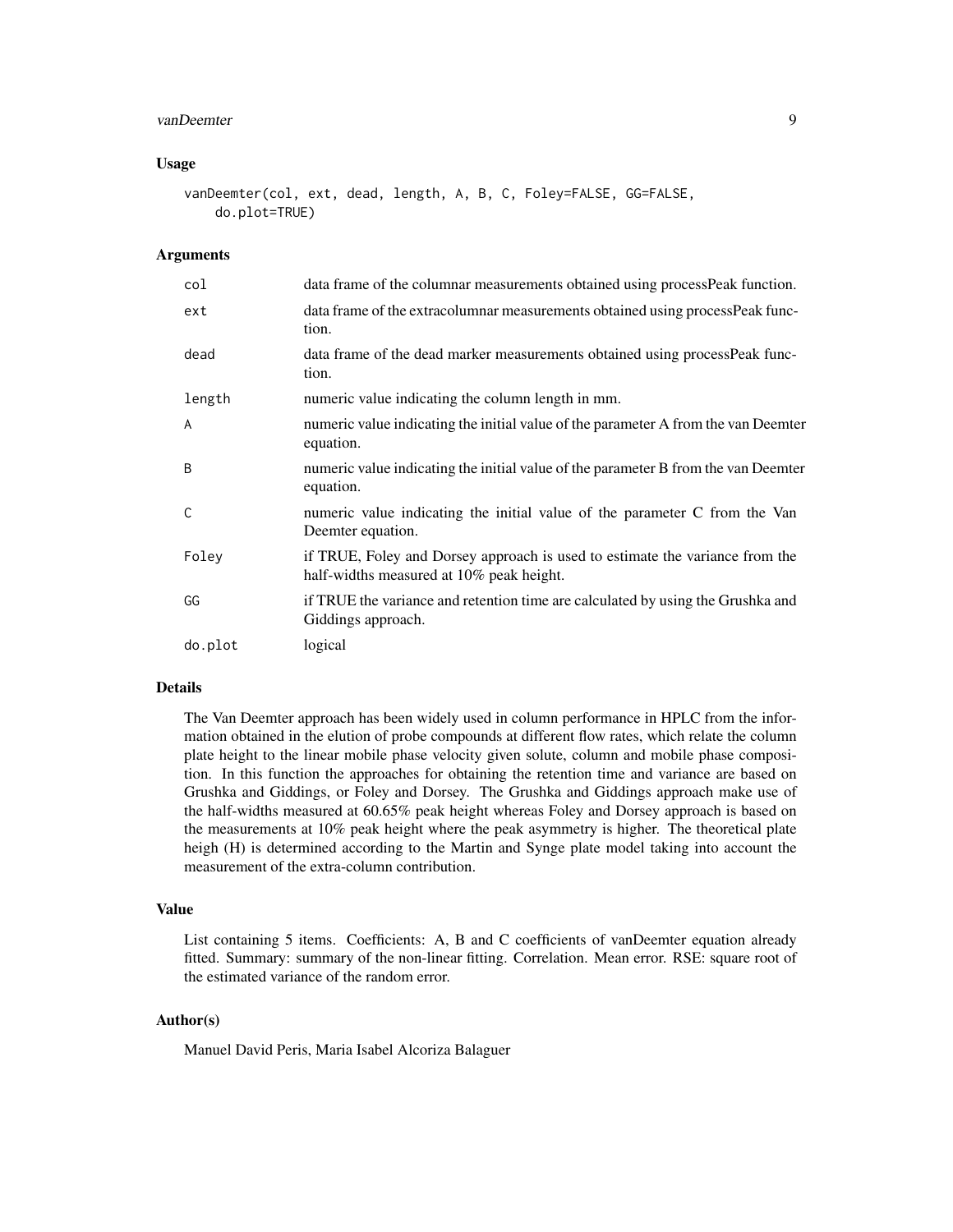#### <span id="page-9-0"></span>References

J. Baeza-Baeza, J. Torres-Lapasio, and M. Garcia-Alvarez-Coque. Approaches to estimate the time and height at the peak maximum in liquid chromatography based on a modified gaussian model. J.Chromatography A, 1218(10):1385-1392, 2011.

R. Caballero, M. Garcia-Alvarez-Coque, and J. Baeza-Baeza. Parabolic-lorentzian modified gaussian model for describing and deconvolving chromatographic peaks. J. Chromatography A, 954:59- 76, 2002.

J. Foley and J. Dorsey. Equations for calculation of chromatographic figures of merit for ideal and skewed peaks. Analytical Chemistry, 55:730-737, 1983.

E. Grushka, M. Meyers, and J. Giddings. Moment analysis for the discernment of overlapping chromatographic peaks. Analytical Chemistry, 42:21-26, 1970.

L. He, S. Wang, and X. Geng. Coating and fusing cell membranes onto a silica surface and their chromatographic characteristics. Chromatographia, 54:71-76, 2001.

T. Pap and Z. Papai. Application of a new mathematical function for describing chromatographic peaks. J. Chromatography A, 930:53-60, 2001.

J. van Deemter, F. Zuiderweg, and A. Klinkenberg. Longitudinal diffusion and resistance to mass transfer as causes of nonideality in chromatography. Chemical Engineering Science, 5(6):271-289, 1956.

V.B. Di Marco and G.G. Bombi. Mathematical functions for the representation of chromatographic peaks. Journal of Chromatography A, 931:1-30, 2001.

#### See Also

[readChrom](#page-6-1), [processPeak](#page-4-1), [vanDeemterAlternative](#page-9-1)

#### Examples

```
ggmetoxi <- vanDeemter(col = parameters_col_metoxi, ext = parameters_ext,
              dead = parameters_dead, length = 150, A = 6, B = 200, C = 0.04,
             GG = TRUE, Foley = FALSE, do.plot = TRUE)
foleymetoxi <- vanDeemter(col = parameters_col_metoxi, ext = parameters_ext,
             dead = parameters_dead, length = 150, A = 6, B = 200, C = 0.04,
             GG = FALSE, Foley = TRUE, do.plot = TRUE)
```
<span id="page-9-1"></span>vanDeemterAlternative *Characterization of chromatographic columns using a new aproximation to vanDeemter equations.*

#### Description

Characterization of chromatographic columns using a new aproximation to vanDeemter equations.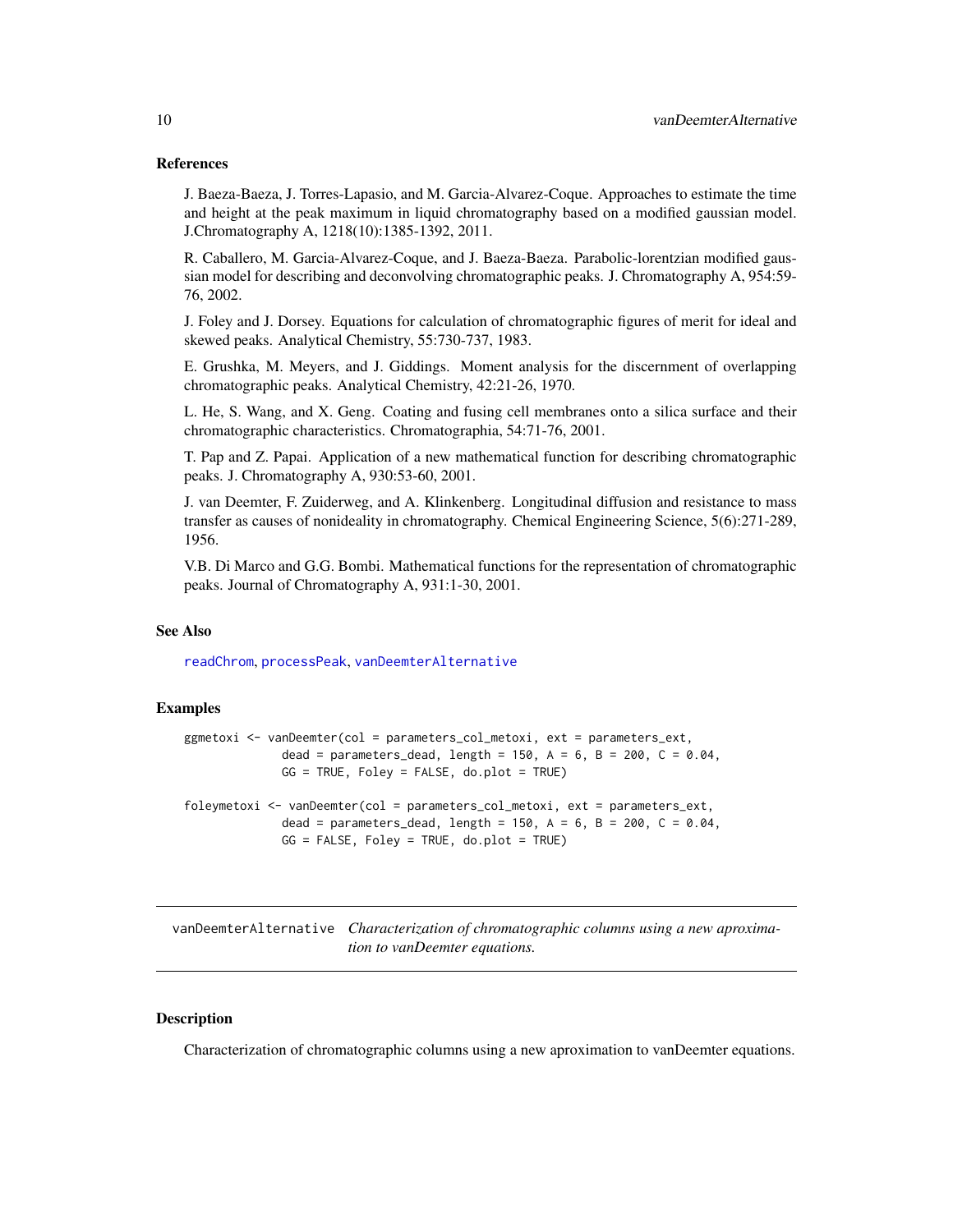#### Usage

```
vanDeemterAlternative(col, ext, dead, length, approachI=FALSE, A, B, C,
approachII=FALSE)
```
#### Arguments

| col          | data frame of the columnar measurements obtained using process Peak function.                   |
|--------------|-------------------------------------------------------------------------------------------------|
| ext          | data frame of the extracolumnar measurements obtained using process Peak func-<br>tion.         |
| dead         | data frame of the dead marker measurements obtained using process Peak func-<br>tion.           |
| length       | numeric value indicating the column length in mm.                                               |
| approachI    | If TRUE approach I is performed.                                                                |
| A            | numeric value indicating the initial value of the parameter A from the van Deemter<br>equation. |
| <sub>B</sub> | numeric value indicating the initial value of the parameter B from the van Deemter<br>equation. |
| C            | numeric value indicating the initial value of the parameter C from the van Deemter<br>equation. |
| approachII   | If TRUE approachII is performed.                                                                |

#### **Details**

In the ApproachI the parameters A, B and C from the Van Deemter equation are obtained in two steps. First the variance in volume for a set of compounds eluted a several flows are linearly fitted versus the retention volume to obtain the plate height. In the second step, the obtained slopes at several flow rates are non-linearly correlated with the linear mobile phase velocity. In the ApproachII in the first step the parabolic behavior for the variance in volume units for each compound in the set is fitted against the flow rate. In the second step, the A, B and C coefficients for the different compounds are linearly correlated with their retention volume. The slopes in the straight-lines are the model parameters A, B and C in the Van Deemter equation.

#### Value

For Approach I: list containing 6 items. Table: a summary of slope estimated values at several flows. Coefficients: A, B and C coefficients already fitted. Step I: coefficient of the linear fitting for the first step (R2). Correlation: R for the second step of the graphic approach (H vs u, non-linear fitting). Mean error: for the graphic (H vs u). RSE: square root of the estimated variance of the random error for the nls graphic.

For Approach II: list containing 8 items Table: a summary of slope estimated values at several flows. Coefficients: A, B and C coefficients already fitted. r2A: R2 for the coefficient A. r2B: R2 for the coefficient B. r2C: R2 for the coefficient C. MREA: mean relative prediction error for the coefficient A. MREB: mean relative prediction error for the coefficient B. MREC: mean relative prediction error for the coefficient C.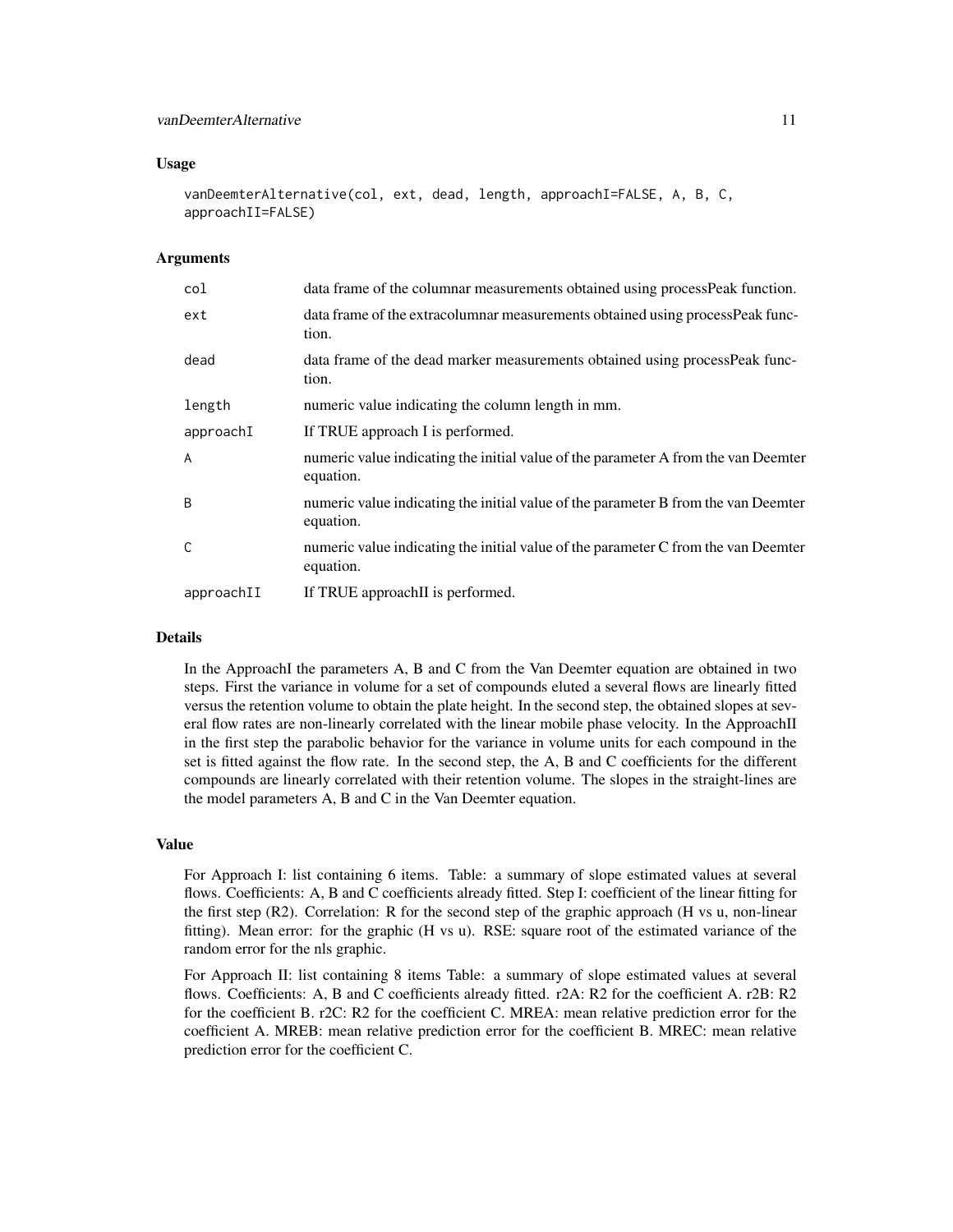#### <span id="page-11-0"></span>Author(s)

Manuel David Peris, Maria Isabel Alcoriza Balaguer

#### References

J. Baeza-Baeza, J. Torres-Lapasio, and M. Garcia-Alvarez-Coque. Approaches to estimate the time and height at the peak maximum in liquid chromatography based on a modified gaussian model. J.Chromatography A, 1218(10):1385-1392, 2011.

R. Caballero, M. Garcia-Alvarez-Coque, and J. Baeza-Baeza. Parabolic-lorentzian modified gaussian model for describing and deconvolving chromatographic peaks. J. Chromatography A, 954:59- 76, 2002.

J. Foley and J. Dorsey. Equations for calculation of chromatographic figures of merit for ideal and skewed peaks. Analytical Chemistry, 55:730-737, 1983.

E. Grushka, M. Meyers, and J. Giddings. Moment analysis for the discernment of overlapping chromatographic peaks. Analytical Chemistry, 42:21-26, 1970.

L. He, S. Wang, and X. Geng. Coating and fusing cell membranes onto a silica surface and their chromatographic characteristics. Chromatographia, 54:71-76, 2001.

T. Pap and Z. Papai. Application of a new mathematical function for describing chromatographic peaks. J. Chromatography A, 930:53-60, 2001.

J. van Deemter, F. Zuiderweg, and A. Klinkenberg. Longitudinal diffusion and resistance to mass transfer as causes of nonideality in chromatography. Chemical Engineering Science, 5(6):271-289, 1956.

V.B. Di Marco and G.G. Bombi. Mathematical functions for the representation of chromatographic peaks. Journal of Chromatography A, 931:1-30, 2001.

#### See Also

[readChrom](#page-6-1), [processPeak](#page-4-1), [vanDeemter](#page-7-1)

#### Examples

```
coeff1 <- vanDeemterAlternative(col = col, ext = parameters_ext,
    dead = parameters_dead, length = 150, approachI = TRUE, A = 6, B = 200,
   C = 0.04, approachII = FALSE)
coeff2 <- vanDeemterAlternative(col = col, ext = parameters_ext,
    dead = parameters_dead, length = 150, approachI = FALSE, A = 6, B = 200,
   C = 0.04, approachII = TRUE)
```